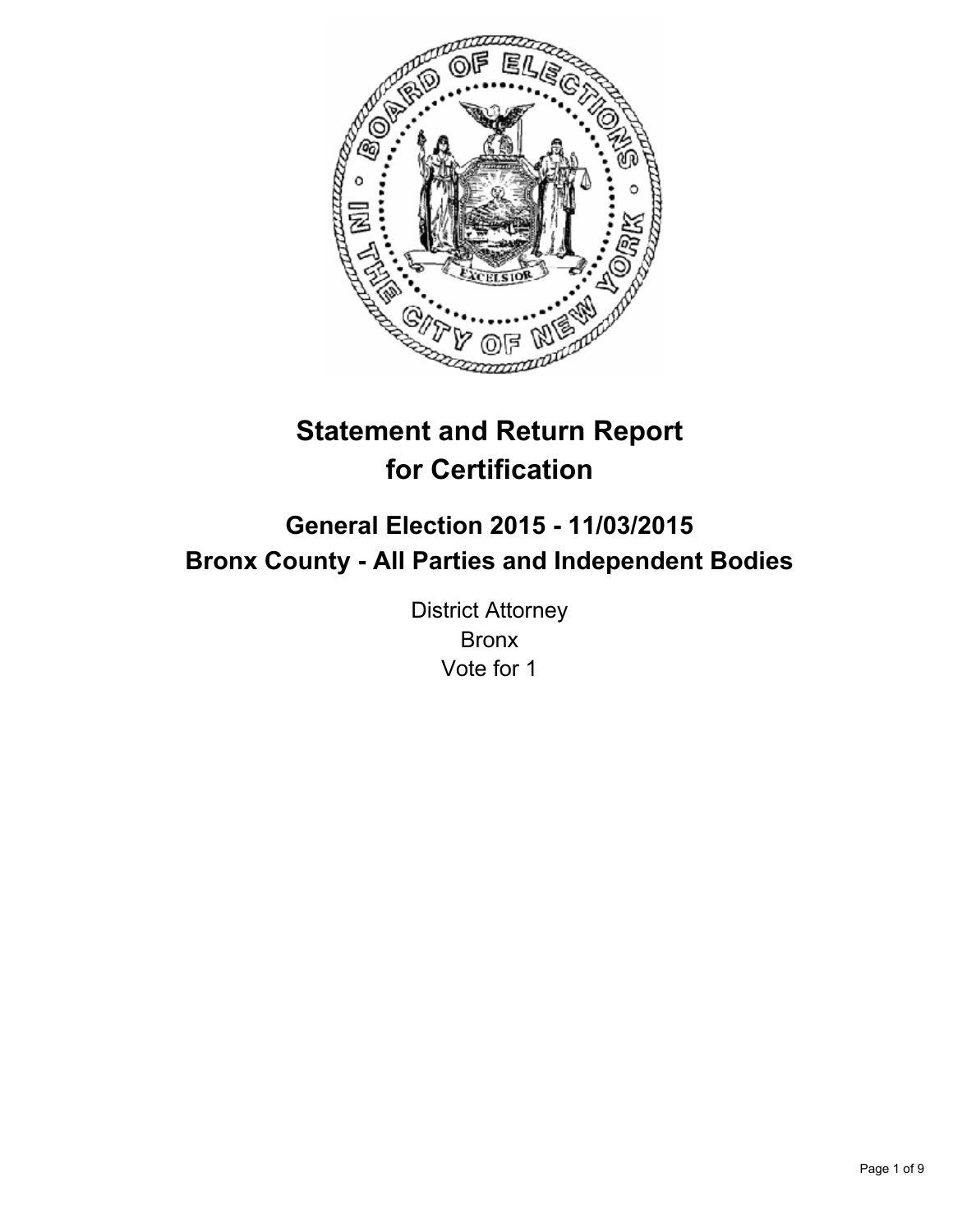

| <b>PUBLIC COUNTER</b>                                    | 3,144 |
|----------------------------------------------------------|-------|
| <b>EMERGENCY</b>                                         | 56    |
| ABSENTEE/MILITARY                                        | 136   |
| <b>AFFIDAVIT</b>                                         | 95    |
| <b>Total Ballots</b>                                     | 3,431 |
| Less - Inapplicable Federal/Special Presidential Ballots | 0     |
| <b>Total Applicable Ballots</b>                          | 3,431 |
| DARCEL D. CLARK (DEMOCRATIC)                             | 2,943 |
| ROBERT D. SIANO (REPUBLICAN)                             | 160   |
| ROBERT D. SIANO (CONSERVATIVE)                           | 52    |
| JAYE HAGEN (WRITE-IN)                                    | 1     |
| <b>JUDY LETT (WRITE-IN)</b>                              | 1     |
| KAUEF BROWDER (WRITE-IN)                                 | 1     |
| ROMAN J JIMENEZ1 (WRITE-IN)                              | 1     |
| UNATTRIBUTABLE WRITE-IN (WRITE-IN)                       | 3     |
| <b>Total Votes</b>                                       | 3,162 |
| Unrecorded                                               | 269   |

| PUBLIC COUNTER                                           | 2,241 |
|----------------------------------------------------------|-------|
| <b>EMERGENCY</b>                                         | 0     |
| <b>ABSENTEE/MILITARY</b>                                 | 141   |
| <b>AFFIDAVIT</b>                                         | 83    |
| <b>Total Ballots</b>                                     | 2,465 |
| Less - Inapplicable Federal/Special Presidential Ballots | 0     |
| <b>Total Applicable Ballots</b>                          | 2,465 |
| DARCEL D. CLARK (DEMOCRATIC)                             | 1,997 |
| ROBERT D. SIANO (REPUBLICAN)                             | 186   |
| ROBERT D. SIANO (CONSERVATIVE)                           | 82    |
| CHARLES COLEMAN (WRITE-IN)                               | 1     |
| <b>JACK MCCOT (WRITE-IN)</b>                             | 1     |
| JACK MCCOY (WRITE-IN)                                    | 1     |
| <b>JUSTIN GROSSMAN MARSHALL (WRITE-IN)</b>               | 1     |
| KALIEF BROWDE (WRITE-IN)                                 | 1     |
| UNATTRIBUTABLE WRITE-IN (WRITE-IN)                       | 1     |
| <b>Total Votes</b>                                       | 2,271 |
| Unrecorded                                               | 194   |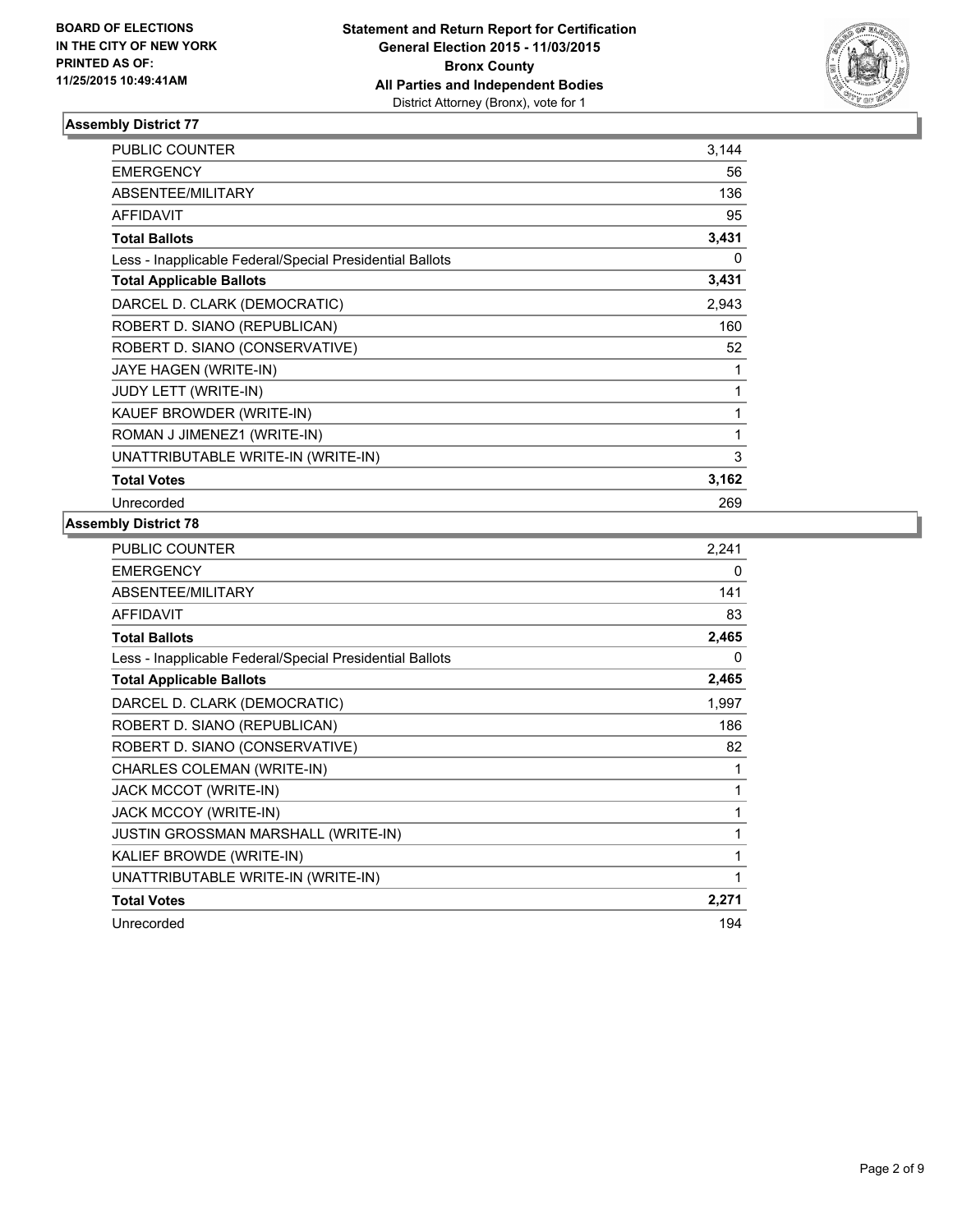

| <b>PUBLIC COUNTER</b>                                    | 3,382 |
|----------------------------------------------------------|-------|
| <b>EMERGENCY</b>                                         | 3     |
| ABSENTEE/MILITARY                                        | 115   |
| <b>AFFIDAVIT</b>                                         | 87    |
| <b>Total Ballots</b>                                     | 3,587 |
| Less - Inapplicable Federal/Special Presidential Ballots | 0     |
| <b>Total Applicable Ballots</b>                          | 3,587 |
| DARCEL D. CLARK (DEMOCRATIC)                             | 3,076 |
| ROBERT D. SIANO (REPUBLICAN)                             | 172   |
| ROBERT D. SIANO (CONSERVATIVE)                           | 49    |
| UNATTRIBUTABLE WRITE-IN (WRITE-IN)                       | 1     |
| ZORAIDA TORES (WRITE-IN)                                 | 1     |
| <b>Total Votes</b>                                       | 3,299 |
| Unrecorded                                               | 288   |

| <b>PUBLIC COUNTER</b>                                    | 3,028          |
|----------------------------------------------------------|----------------|
| <b>EMERGENCY</b>                                         | 0              |
| <b>ABSENTEE/MILITARY</b>                                 | 269            |
| <b>AFFIDAVIT</b>                                         | 30             |
| <b>Total Ballots</b>                                     | 3,327          |
| Less - Inapplicable Federal/Special Presidential Ballots | 0              |
| <b>Total Applicable Ballots</b>                          | 3,327          |
| DARCEL D. CLARK (DEMOCRATIC)                             | 2,412          |
| ROBERT D. SIANO (REPUBLICAN)                             | 532            |
| ROBERT D. SIANO (CONSERVATIVE)                           | 174            |
| ANDREA GANT (WRITE-IN)                                   | 1              |
| ISAAC AMEROSE MOORE (WRITE-IN)                           | 1              |
| JACK MATH (WRITE-IN)                                     | 1              |
| LUIS SEPULVEDA (WRITE-IN)                                | $\overline{2}$ |
| MARCIA CLARK (WRITE-IN)                                  | 1              |
| UNATTRIBUTABLE WRITE-IN (WRITE-IN)                       | 3              |
| <b>Total Votes</b>                                       | 3,127          |
| Unrecorded                                               | 200            |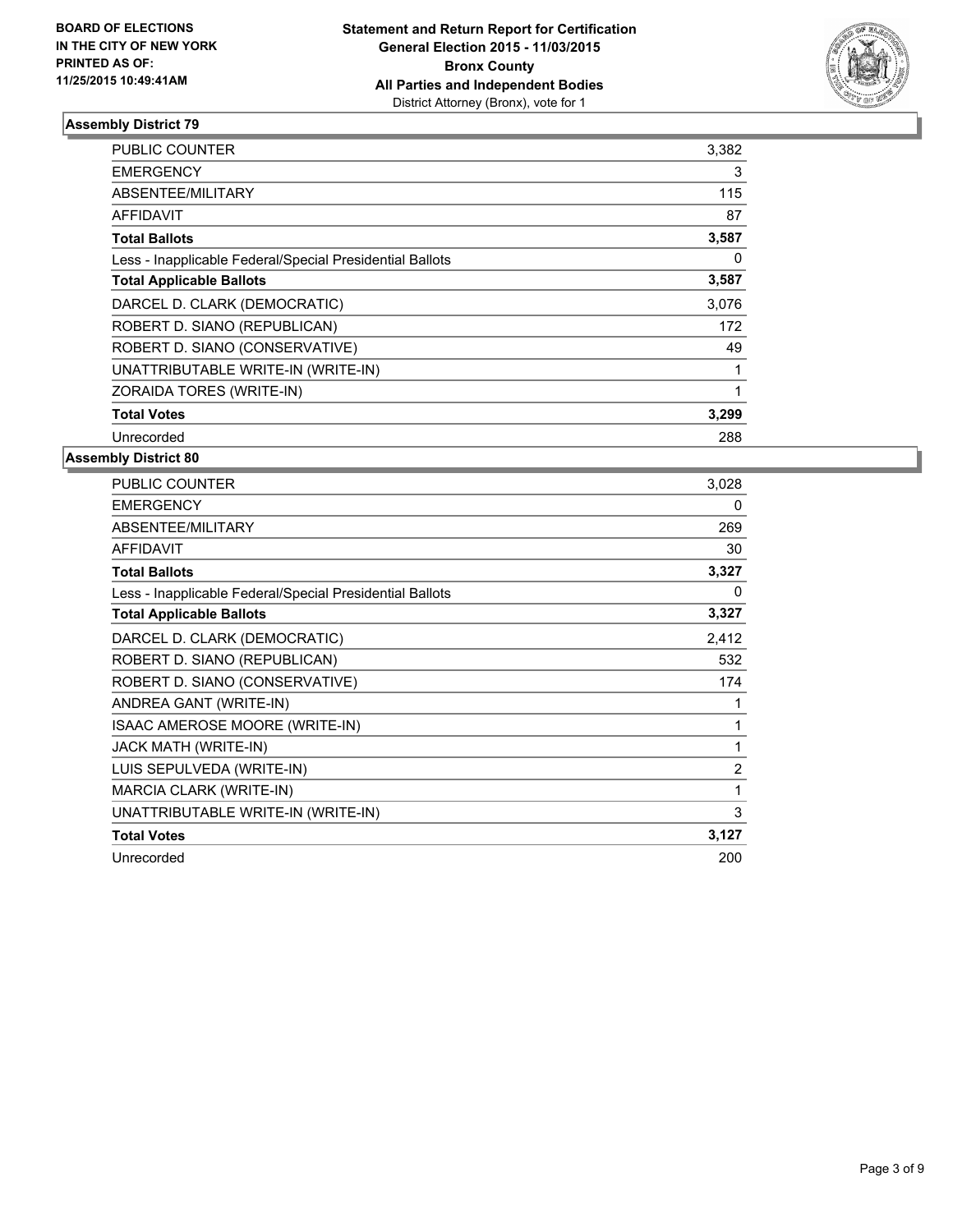

| PUBLIC COUNTER                                           | 4,526            |
|----------------------------------------------------------|------------------|
| EMERGENCY                                                | 0                |
| ABSENTEE/MILITARY                                        | 377              |
| <b>AFFIDAVIT</b>                                         | 53               |
| <b>Total Ballots</b>                                     | 4,956            |
| Less - Inapplicable Federal/Special Presidential Ballots | 0                |
| <b>Total Applicable Ballots</b>                          | 4,956            |
| DARCEL D. CLARK (DEMOCRATIC)                             | 3,482            |
| ROBERT D. SIANO (REPUBLICAN)                             | 877              |
| ROBERT D. SIANO (CONSERVATIVE)                           | 314              |
| AARON WHITELMAN (WRITE-IN)                               | 1                |
| ANJELICA MATTHEW (WRITE-IN)                              | 1                |
| BENJI SUSS (WRITE-IN)                                    | 1                |
| HILARY BAUM (WRITE-IN)                                   | $\mathbf{1}$     |
| JACK MARTH (WRITE-IN)                                    | 6                |
| JACK MARTINEZ (WRITE-IN)                                 | $\mathbf{1}$     |
| JEFFREY GLUCKSMAN (WRITE-IN)                             | $\boldsymbol{2}$ |
| JOHN MARTH (WRITE-IN)                                    | 3                |
| KALIEF BROWDER (WRITE-IN)                                | 6                |
| <b>KRISTEN CLARKE (WRITE-IN)</b>                         | $\mathbf{1}$     |
| LARRY HARTSTEIN (WRITE-IN)                               | $\mathbf{1}$     |
| MARY GRAY (WRITE-IN)                                     | 1                |
| OLIVER G KOPPEL (WRITE-IN)                               | 1                |
| PATRICIA DIHETE (WRITE-IN)                               | $\mathbf 1$      |
| PAUL V HOGAN (WRITE-IN)                                  | 1                |
| PREET BHARARA (WRITE-IN)                                 | 2                |
| SALVATORE COLLAZO (WRITE-IN)                             | $\mathbf{1}$     |
| SEBASTIAN EL GATO MARTINEZ (WRITE-IN)                    | $\mathbf 1$      |
| STEPHEN BREYER (WRITE-IN)                                | 1                |
| SYLVIA SUSS (WRITE-IN)                                   | 1                |
| UNATTRIBUTABLE WRITE-IN (WRITE-IN)                       | 9                |
| Total Votes                                              | 4,716            |
| Unrecorded                                               | 240              |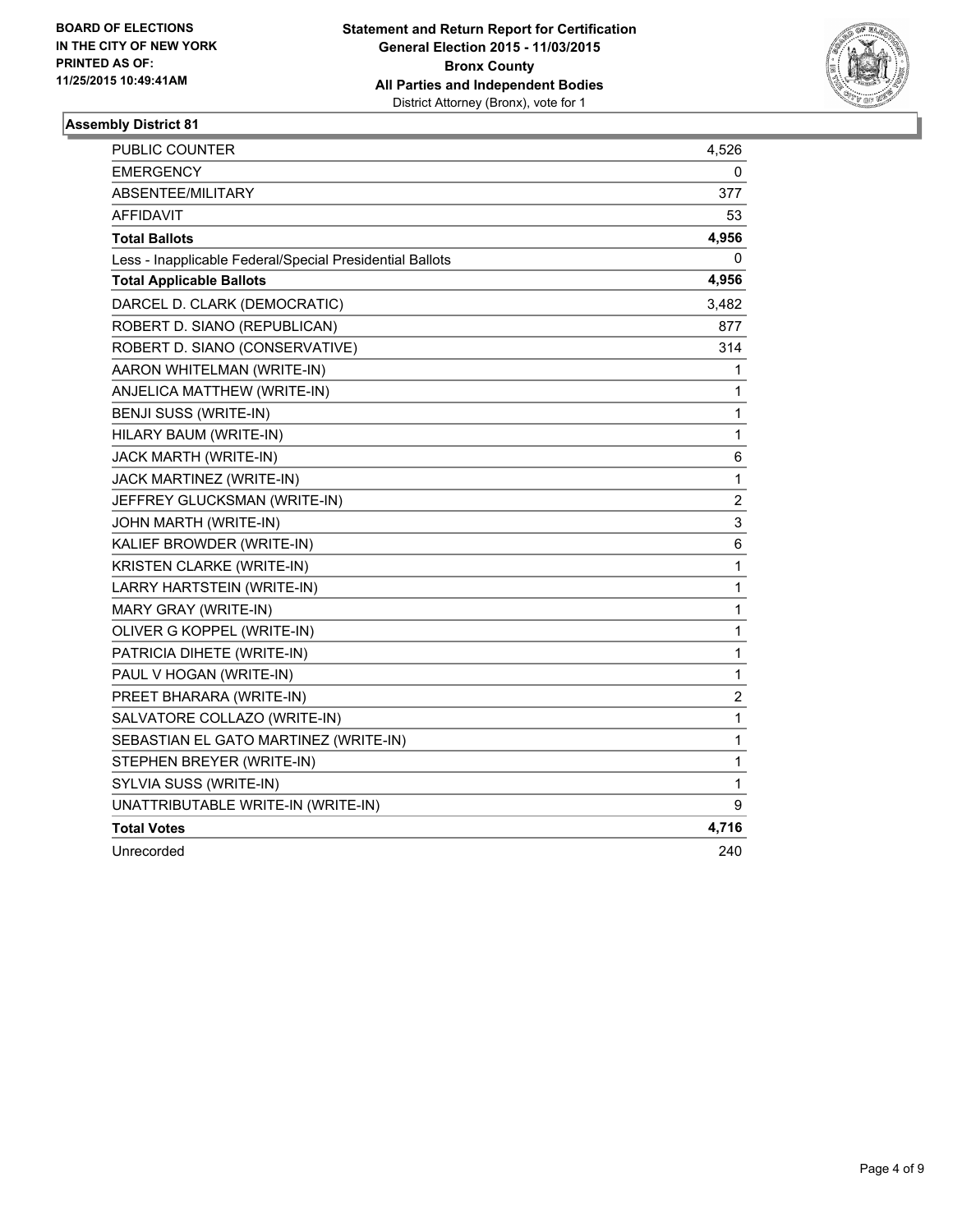

| PUBLIC COUNTER                                           | 5,056          |
|----------------------------------------------------------|----------------|
| <b>EMERGENCY</b>                                         | 0              |
| <b>ABSENTEE/MILITARY</b>                                 | 297            |
| <b>AFFIDAVIT</b>                                         | 33             |
| <b>Total Ballots</b>                                     | 5,386          |
| Less - Inapplicable Federal/Special Presidential Ballots | 0              |
| <b>Total Applicable Ballots</b>                          | 5,386          |
| DARCEL D. CLARK (DEMOCRATIC)                             | 3,781          |
| ROBERT D. SIANO (REPUBLICAN)                             | 1,000          |
| ROBERT D. SIANO (CONSERVATIVE)                           | 367            |
| JANE MANNING (WRITE-IN)                                  | $\overline{2}$ |
| JEFFREY WINKLER (WRITE-IN)                               | 1              |
| JULIUS DEFORNO (WRITE-IN)                                | 1              |
| KALIEF BROWDER (WRITE-IN)                                | 1              |
| KHALIEF BROWDER (WRITE-IN)                               | 1              |
| LUCY VALENTIN (WRITE-IN)                                 | 1              |
| PREET BHARARA (WRITE-IN)                                 | 1              |
| RACHEL EINES (WRITE-IN)                                  | 1              |
| STEPHEN A. VALENTIN (WRITE-IN)                           | 1              |
| UNATTRIBUTABLE WRITE-IN (WRITE-IN)                       | 7              |
| <b>Total Votes</b>                                       | 5,165          |
| Unrecorded                                               | 221            |

| <b>PUBLIC COUNTER</b>                                    | 3,468 |
|----------------------------------------------------------|-------|
| <b>EMERGENCY</b>                                         | 0     |
| ABSENTEE/MILITARY                                        | 216   |
| <b>AFFIDAVIT</b>                                         | 52    |
| <b>Total Ballots</b>                                     | 3,736 |
| Less - Inapplicable Federal/Special Presidential Ballots | 0     |
| <b>Total Applicable Ballots</b>                          | 3,736 |
| DARCEL D. CLARK (DEMOCRATIC)                             | 3,324 |
| ROBERT D. SIANO (REPUBLICAN)                             | 152   |
| ROBERT D. SIANO (CONSERVATIVE)                           | 64    |
| BEATRICE GOODWYN (WRITE-IN)                              | 2     |
| MICHELLE OBAMA (WRITE-IN)                                | 1     |
| ROBERT T. JOHNSON (WRITE-IN)                             | 1     |
| UNATTRIBUTABLE WRITE-IN (WRITE-IN)                       | 2     |
| VICTOR BOWMAN (WRITE-IN)                                 | 1     |
| <b>Total Votes</b>                                       | 3,547 |
| Unrecorded                                               | 189   |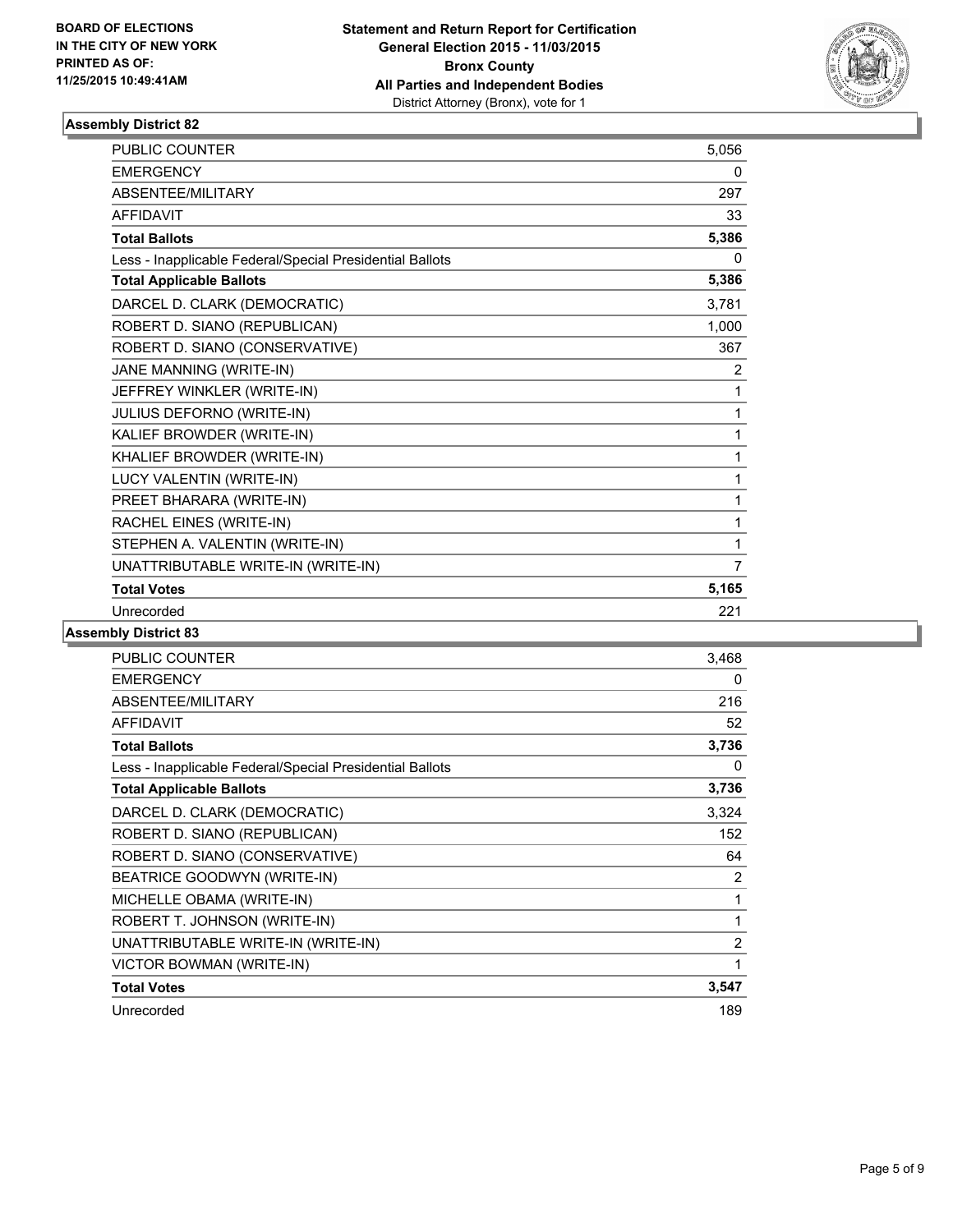

| <b>PUBLIC COUNTER</b>                                    | 3,014 |
|----------------------------------------------------------|-------|
| <b>EMERGENCY</b>                                         | 30    |
| ABSENTEE/MILITARY                                        | 73    |
| <b>AFFIDAVIT</b>                                         | 46    |
| <b>Total Ballots</b>                                     | 3,163 |
| Less - Inapplicable Federal/Special Presidential Ballots | 0     |
| <b>Total Applicable Ballots</b>                          | 3,163 |
| DARCEL D. CLARK (DEMOCRATIC)                             | 2,582 |
| ROBERT D. SIANO (REPUBLICAN)                             | 201   |
| ROBERT D. SIANO (CONSERVATIVE)                           | 58    |
| NATHIEL KLEINMAN (WRITE-IN)                              | 1     |
| RAHEEM RICHARDSON (WRITE-IN)                             | 1     |
| RAMON J JIMENEZ (WRITE-IN)                               | 1     |
| STACEY KENNARD (WRITE-IN)                                | 1     |
| UNATTRIBUTABLE WRITE-IN (WRITE-IN)                       | 2     |
| <b>Total Votes</b>                                       | 2,847 |
| Unrecorded                                               | 316   |

| <b>PUBLIC COUNTER</b>                                    | 2,818          |
|----------------------------------------------------------|----------------|
| <b>EMERGENCY</b>                                         | 0              |
| ABSENTEE/MILITARY                                        | 122            |
| <b>AFFIDAVIT</b>                                         | 43             |
| <b>Total Ballots</b>                                     | 2,983          |
| Less - Inapplicable Federal/Special Presidential Ballots | 0              |
| <b>Total Applicable Ballots</b>                          | 2,983          |
| DARCEL D. CLARK (DEMOCRATIC)                             | 2,483          |
| ROBERT D. SIANO (REPUBLICAN)                             | 197            |
| ROBERT D. SIANO (CONSERVATIVE)                           | 38             |
| LUIS SEPULVEDA (WRITE-IN)                                | 1              |
| UNATTRIBUTABLE WRITE-IN (WRITE-IN)                       | $\overline{2}$ |
| <b>Total Votes</b>                                       | 2,721          |
| Unrecorded                                               | 262            |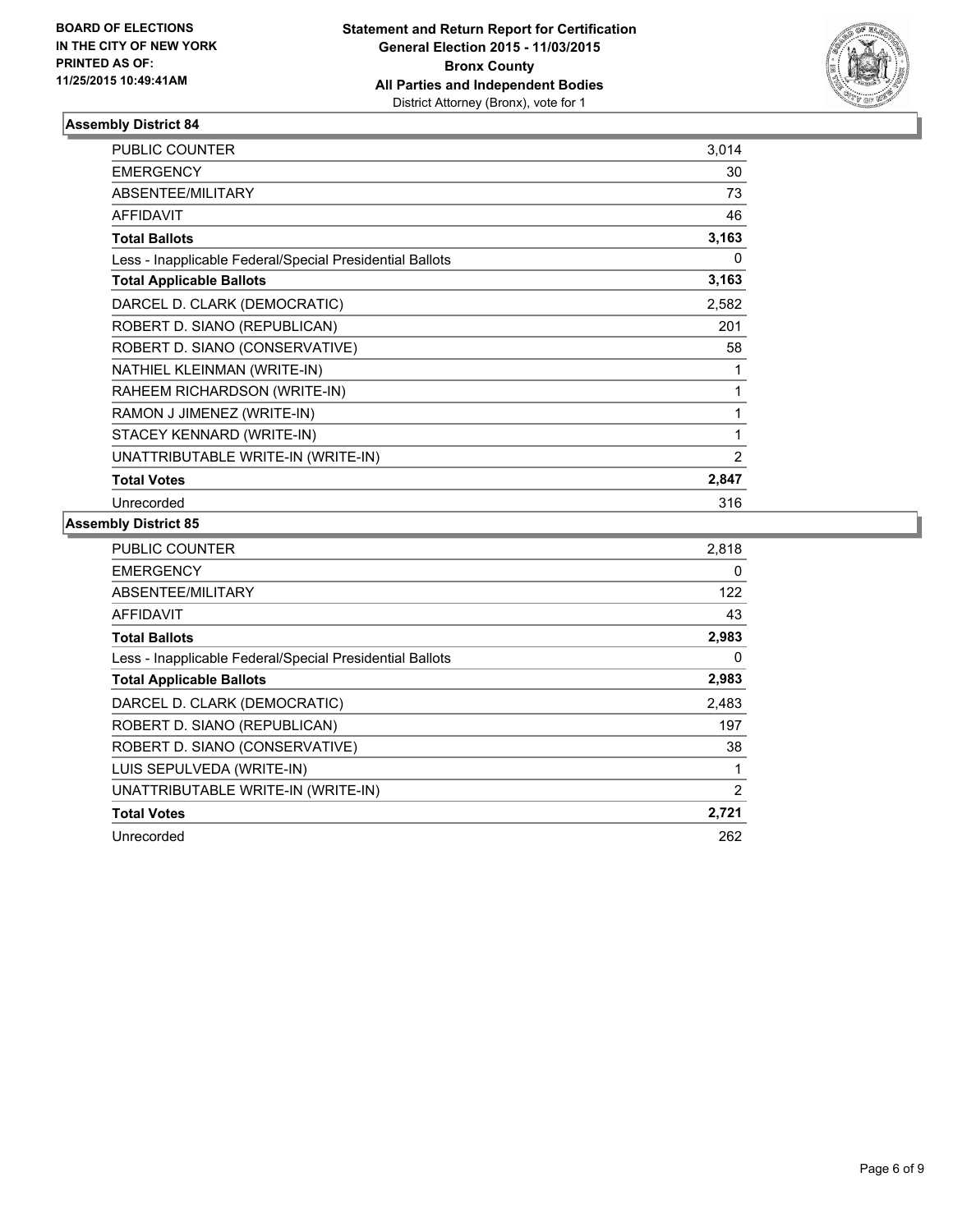

| <b>PUBLIC COUNTER</b>                                    | 2,423 |
|----------------------------------------------------------|-------|
| <b>EMERGENCY</b>                                         | 0     |
| <b>ABSENTEE/MILITARY</b>                                 | 98    |
| <b>AFFIDAVIT</b>                                         | 70    |
| <b>Total Ballots</b>                                     | 2,591 |
| Less - Inapplicable Federal/Special Presidential Ballots | 0     |
| <b>Total Applicable Ballots</b>                          | 2,591 |
| DARCEL D. CLARK (DEMOCRATIC)                             | 2,159 |
| ROBERT D. SIANO (REPUBLICAN)                             | 134   |
| ROBERT D. SIANO (CONSERVATIVE)                           | 40    |
| JEFFREY STEWART (WRITE-IN)                               | 1     |
| JOSE ANTONIO GONZALEZ JR. (WRITE-IN)                     | 1     |
| KALIEF BROWDER (WRITE-IN)                                | 1     |
| STEVE DAVIS (WRITE-IN)                                   | 1     |
| UNATTRIBUTABLE WRITE-IN (WRITE-IN)                       | 4     |
| <b>Total Votes</b>                                       | 2,341 |
| Unrecorded                                               | 250   |

| <b>PUBLIC COUNTER</b>                                    | 2,973 |
|----------------------------------------------------------|-------|
| <b>EMERGENCY</b>                                         | 0     |
| <b>ABSENTEE/MILITARY</b>                                 | 108   |
| <b>AFFIDAVIT</b>                                         | 50    |
| <b>Total Ballots</b>                                     | 3,131 |
| Less - Inapplicable Federal/Special Presidential Ballots | 0     |
| <b>Total Applicable Ballots</b>                          | 3,131 |
| DARCEL D. CLARK (DEMOCRATIC)                             | 2,591 |
| ROBERT D. SIANO (REPUBLICAN)                             | 219   |
| ROBERT D. SIANO (CONSERVATIVE)                           | 78    |
| LUIS R SEPULVEDA (WRITE-IN)                              | 2     |
| LUIS SEPULVEDA (WRITE-IN)                                | 1     |
| UNATTRIBUTABLE WRITE-IN (WRITE-IN)                       | 5     |
| <b>Total Votes</b>                                       | 2,896 |
| Unrecorded                                               | 235   |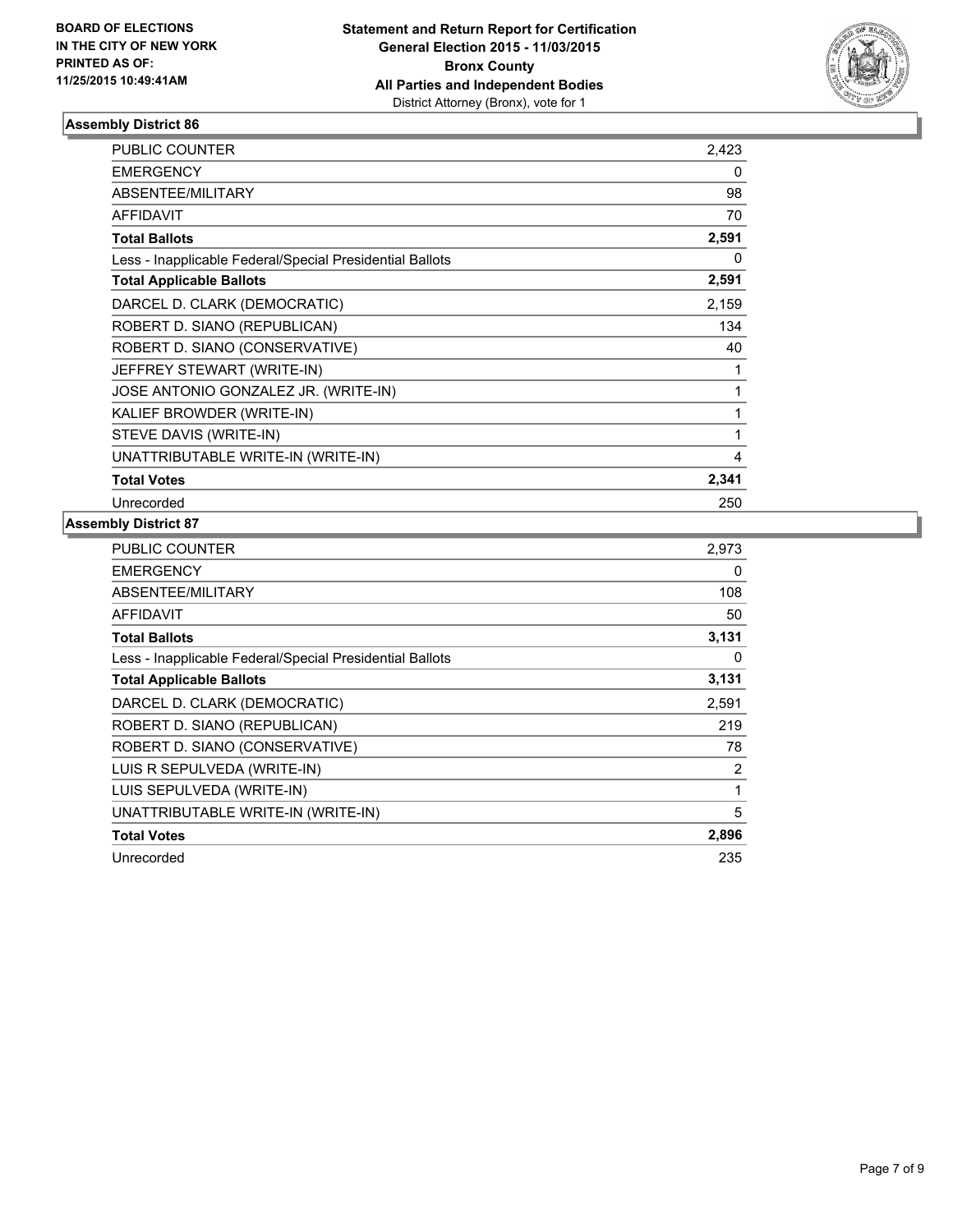

**Total for District Attorney (Bronx) - Bronx County**

| PUBLIC COUNTER                                           | 36,073       |
|----------------------------------------------------------|--------------|
| <b>EMERGENCY</b>                                         | 89           |
| ABSENTEE/MILITARY                                        | 1,952        |
| <b>AFFIDAVIT</b>                                         | 642          |
| <b>Total Ballots</b>                                     | 38,756       |
| Less - Inapplicable Federal/Special Presidential Ballots | 0            |
| <b>Total Applicable Ballots</b>                          | 38,756       |
| DARCEL D. CLARK (DEMOCRATIC)                             | 30,830       |
| ROBERT D. SIANO (REPUBLICAN)                             | 3,830        |
| ROBERT D. SIANO (CONSERVATIVE)                           | 1,316        |
| AARON WHITELMAN (WRITE-IN)                               | 1            |
| ANDREA GANT (WRITE-IN)                                   | 1            |
| ANJELICA MATTHEW (WRITE-IN)                              | 1            |
| BEATRICE GOODWYN (WRITE-IN)                              | 2            |
| BENJI SUSS (WRITE-IN)                                    | 1            |
| CHARLES COLEMAN (WRITE-IN)                               | 1            |
| HILARY BAUM (WRITE-IN)                                   | 1            |
| ISAAC AMEROSE MOORE (WRITE-IN)                           | 1            |
| JACK MARTH (WRITE-IN)                                    | 6            |
| JACK MARTINEZ (WRITE-IN)                                 | 1            |
| JACK MATH (WRITE-IN)                                     | 1            |
| JACK MCCOT (WRITE-IN)                                    | 1            |
| JACK MCCOY (WRITE-IN)                                    | 1            |
| JANE MANNING (WRITE-IN)                                  | 2            |
| JAYE HAGEN (WRITE-IN)                                    | 1            |
| JEFFREY GLUCKSMAN (WRITE-IN)                             | 2            |
| JEFFREY STEWART (WRITE-IN)                               | 1            |
| JEFFREY WINKLER (WRITE-IN)                               | 1            |
| JOHN MARTH (WRITE-IN)                                    | 3            |
| JOSE ANTONIO GONZALEZ JR. (WRITE-IN)                     | 1            |
| JUDY LETT (WRITE-IN)                                     | 1            |
| JULIUS DEFORNO (WRITE-IN)                                | 1            |
| JUSTIN GROSSMAN MARSHALL (WRITE-IN)                      | 1            |
| KALIEF BROWDE (WRITE-IN)                                 | 1            |
| KALIEF BROWDER (WRITE-IN)                                | 8            |
| KAUEF BROWDER (WRITE-IN)                                 | 1            |
| KHALIEF BROWDER (WRITE-IN)                               | 1            |
| KRISTEN CLARKE (WRITE-IN)                                | 1            |
| LARRY HARTSTEIN (WRITE-IN)                               | 1            |
| LUCY VALENTIN (WRITE-IN)                                 | 1            |
| LUIS R SEPULVEDA (WRITE-IN)                              | 2            |
| LUIS SEPULVEDA (WRITE-IN)                                | 4            |
| MARCIA CLARK (WRITE-IN)                                  | 1            |
| MARY GRAY (WRITE-IN)                                     | 1            |
| MICHELLE OBAMA (WRITE-IN)                                | 1            |
| NATHIEL KLEINMAN (WRITE-IN)                              | $\mathbf{1}$ |